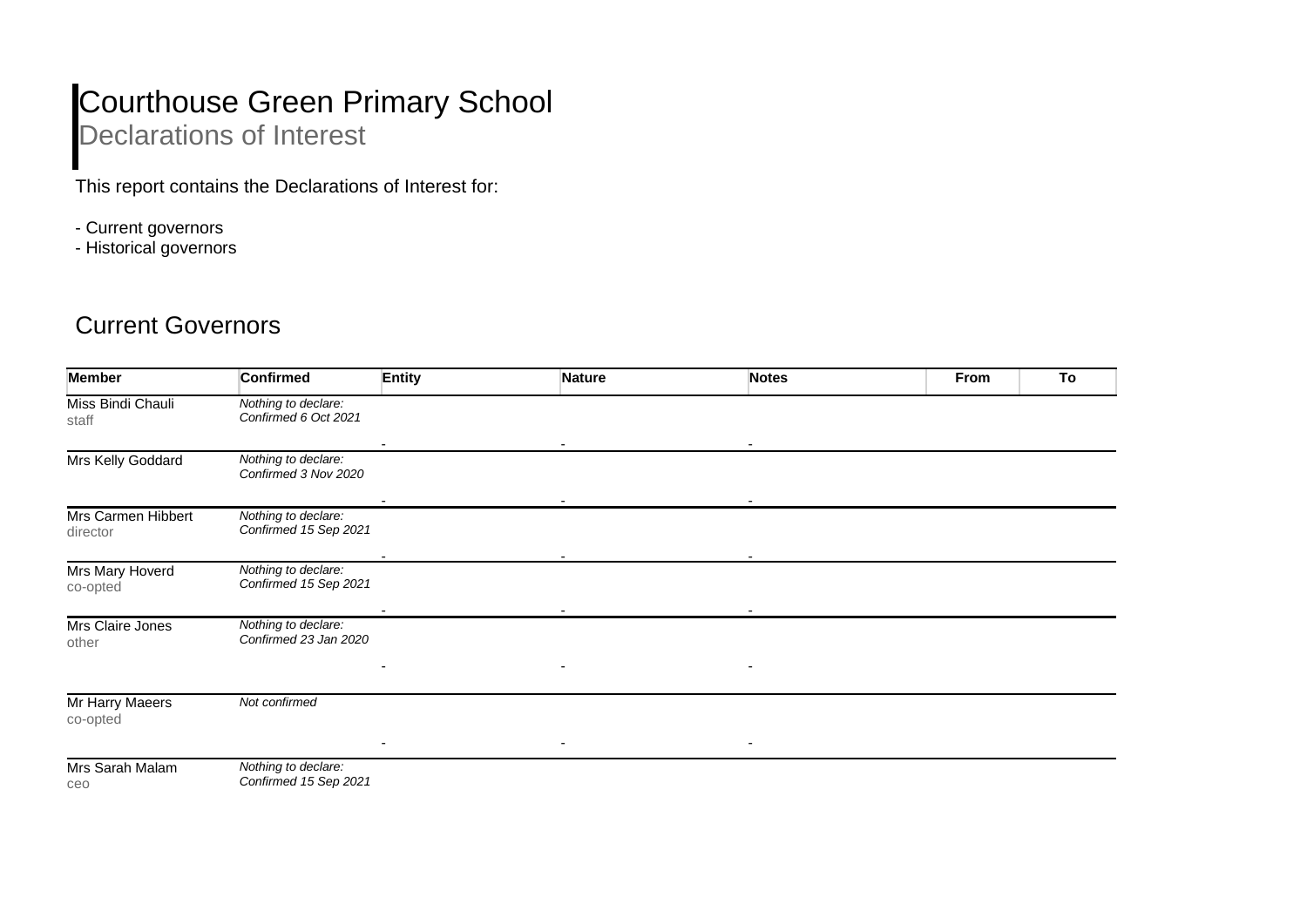| Miss Justine McKim<br>co-opted     | Confirmed 14 Sep 2021                        |                                             |                          |                                                                                                                               |  |
|------------------------------------|----------------------------------------------|---------------------------------------------|--------------------------|-------------------------------------------------------------------------------------------------------------------------------|--|
|                                    |                                              | Courthouse Green Primary Employee<br>School |                          |                                                                                                                               |  |
| Ms Angela Pagett<br>co-opted       | Confirmed 9 Sep 2021                         |                                             |                          |                                                                                                                               |  |
|                                    |                                              | Henley Green Primary<br>School              | <b>Head Teacher</b>      | Head Teacher and Governor 17 Apr 17<br>of Henley Green Primary<br>School which is also in the<br>Potential Network of schools |  |
| <b>Mrs Karen Parsons</b><br>parent | Nothing to declare:<br>Confirmed 14 Sep 2021 |                                             |                          |                                                                                                                               |  |
| Mrs Louise Reeves<br>other         | Nothing to declare:<br>Confirmed 14 Sep 2021 |                                             | $\sim$                   | $\sim$                                                                                                                        |  |
|                                    |                                              |                                             | $\overline{\phantom{a}}$ | $\overline{\phantom{a}}$                                                                                                      |  |
| Sandeep Sodha<br>parent            | Nothing to declare:<br>Confirmed 30 Sep 2020 |                                             |                          |                                                                                                                               |  |
|                                    |                                              |                                             |                          |                                                                                                                               |  |
| Jennie Spare<br>other              | Nothing to declare:<br>Confirmed 23 Jan 2020 |                                             |                          |                                                                                                                               |  |
| LJ Winterburn<br>co-opted          | Nothing to declare:<br>Confirmed 16 Sep 2021 |                                             |                          |                                                                                                                               |  |
|                                    |                                              |                                             |                          | $\overline{\phantom{a}}$                                                                                                      |  |

- - -